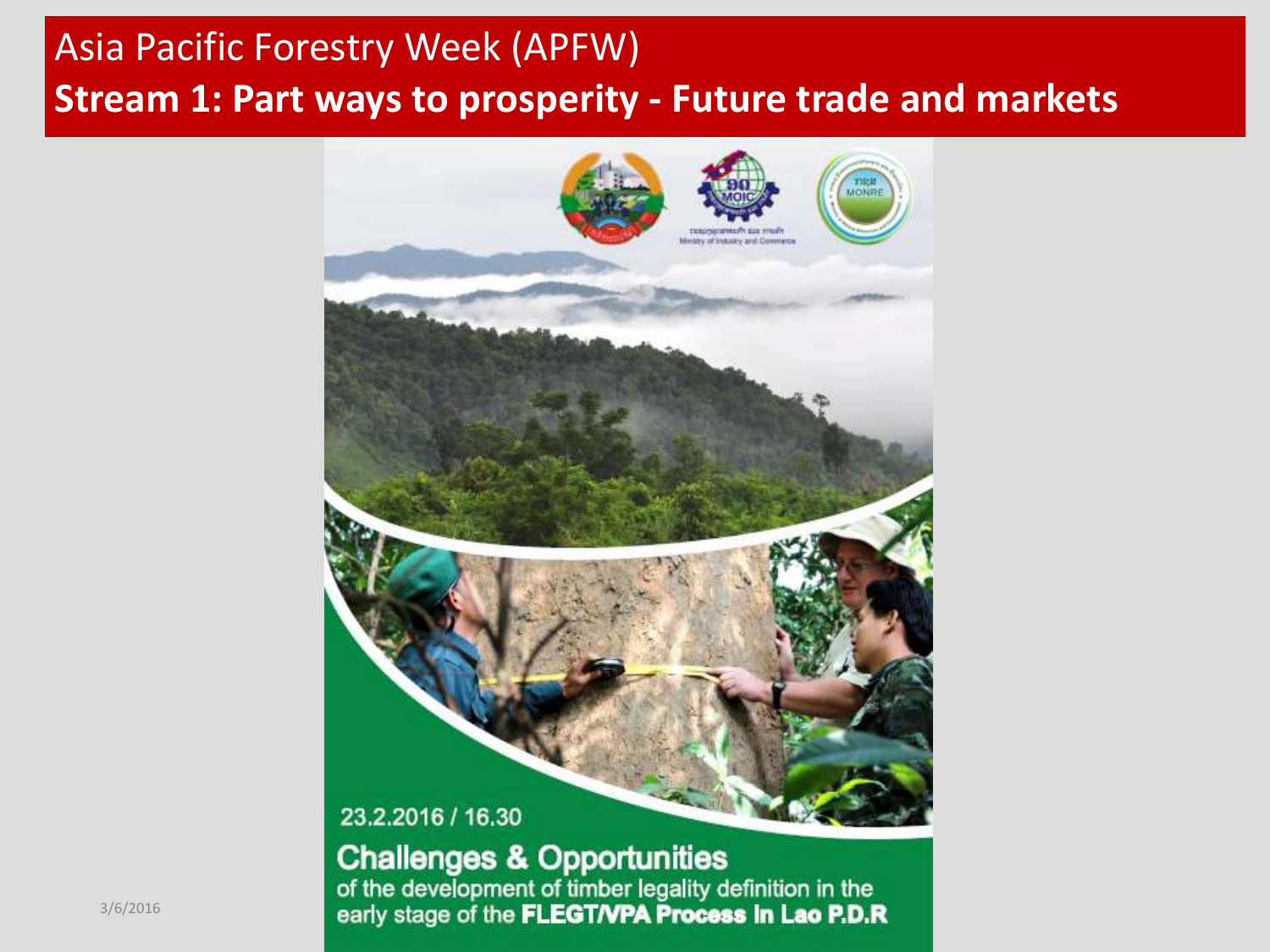## **Agenda**

Overview of forestry sector and timber trade in Lao P.D.R and the FLEGT/VPA Negotiation Process with special reference to a forestry legality compendium

**Mr. Phoxai Inthaboualy** (Department of Import/Export - Ministry of Industry and Commerce (MOIC))

Private sector perspective on benefits from sustainable forest product trade including the use of lesser known timber species

**Mr. Thongsavanh Souliyamath** (Lao Wood Processing Association (LWPA))

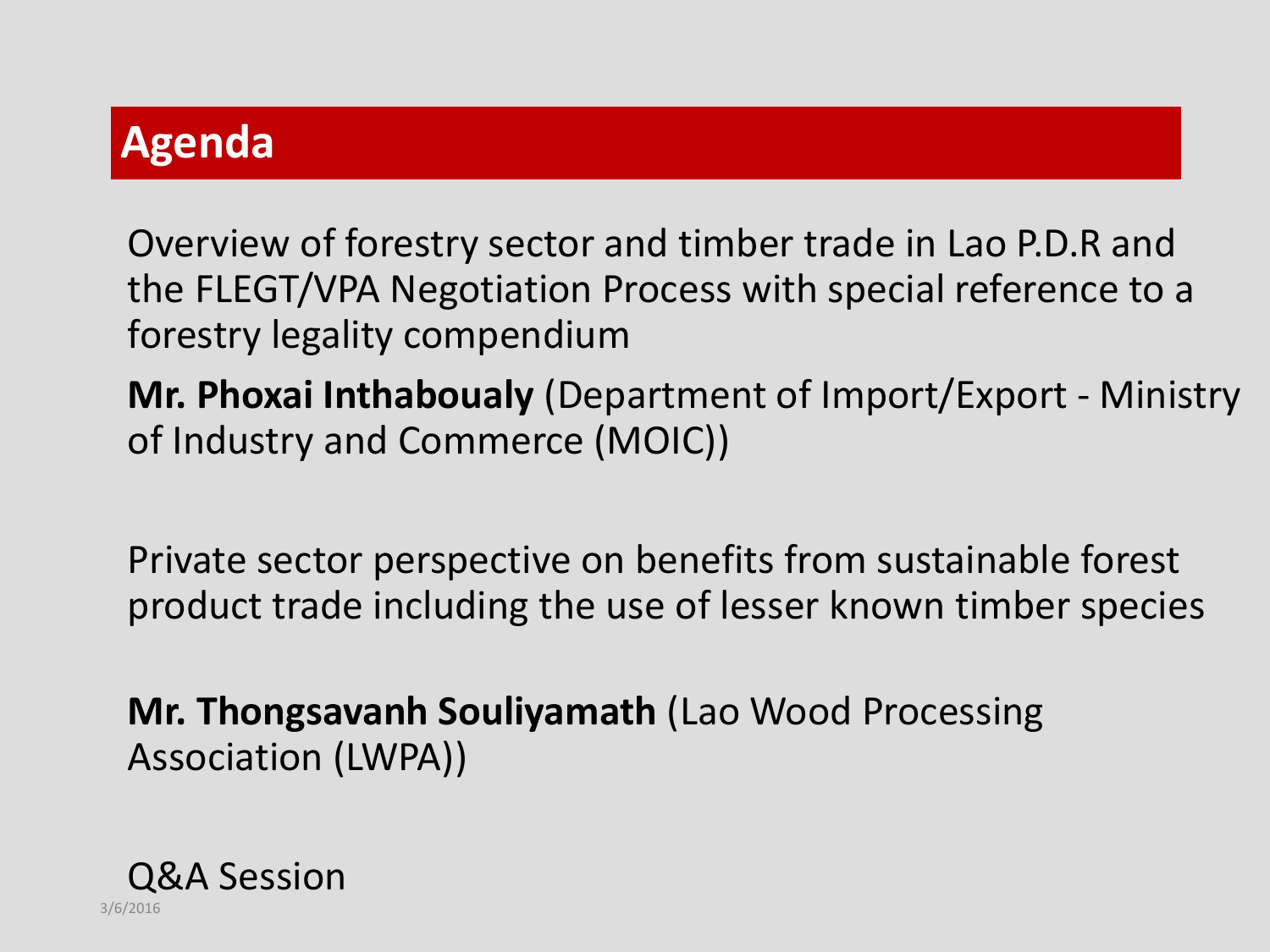# Tree Cover Loss Accelerates in Mekong Basin, 2001-2014

**GLOBAL** 

**FOREST** WATCH **FOREST CHANGE** 

LAND COVE

**LAND USI** 

CONSERVATIO

**Annual Tree Cover Loss** 2001-2002

Tree Cover Extent 2000



http://ow.ly/RBbgw



WORLD RESOURCES INSTITUTE

**STORIES** 

PEOPLE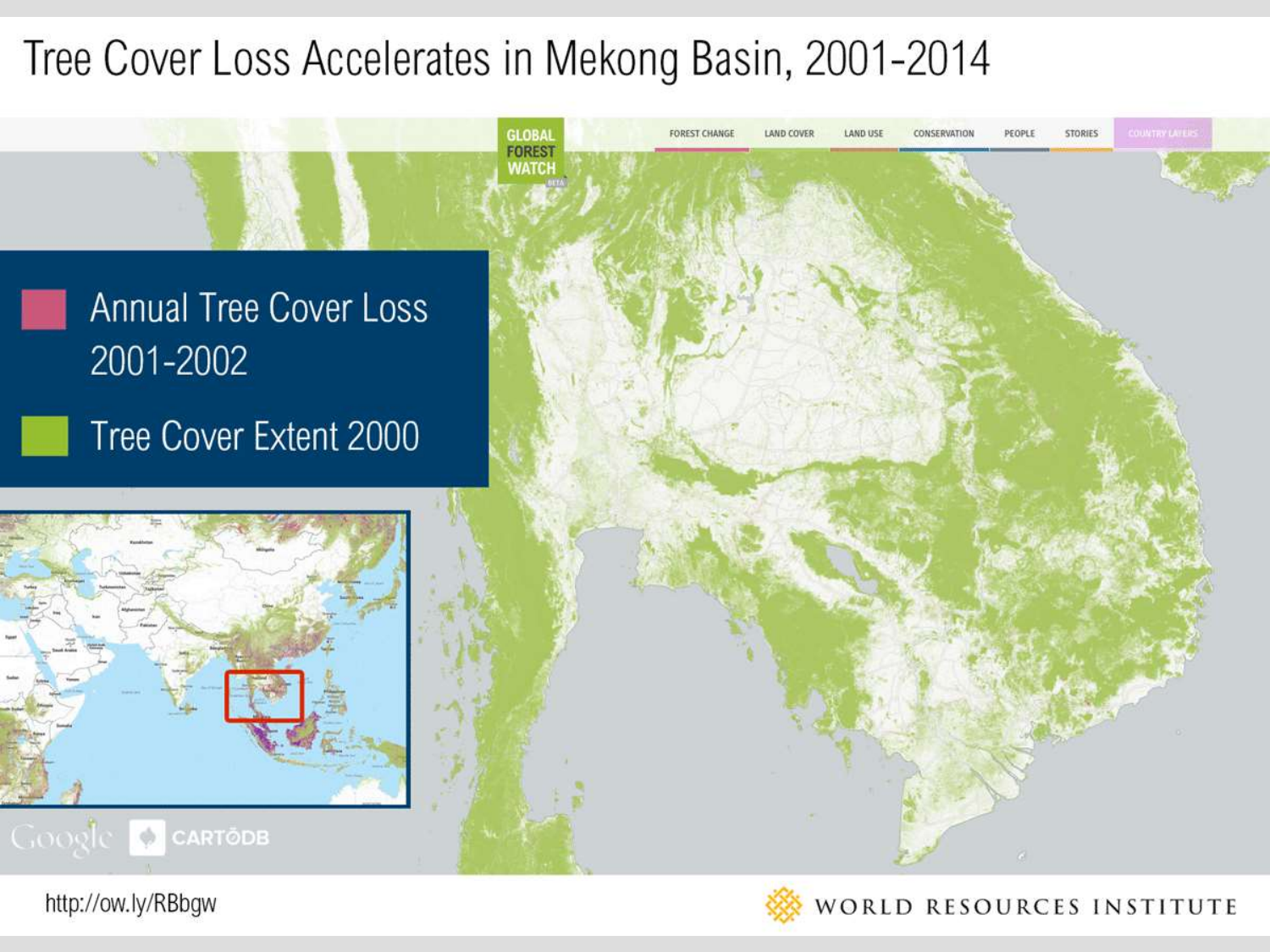### **EU Forest Law Enforcement, Governance and Trade (FLEGT) Action Plan (2003)**



**Civil society, industry, governments pressure: stop the EU acting as a market for illegally harvested timber**

**FLEGT Action Plan 2003: Towards SFM, good governance & transparency Mix of supply and demand sides activities:**

- **1) New Legislation (Timber Regulation applicable March 2013)**
- **2) Bilateral Partnership Agreements (VPA)**
- **3) Encouraging public procurement policies**
- **4) Encouraging private sector initiatives**

**Aim to eliminate trade in illegal timber in the EU (EU = the biggest timber market worldwide)**

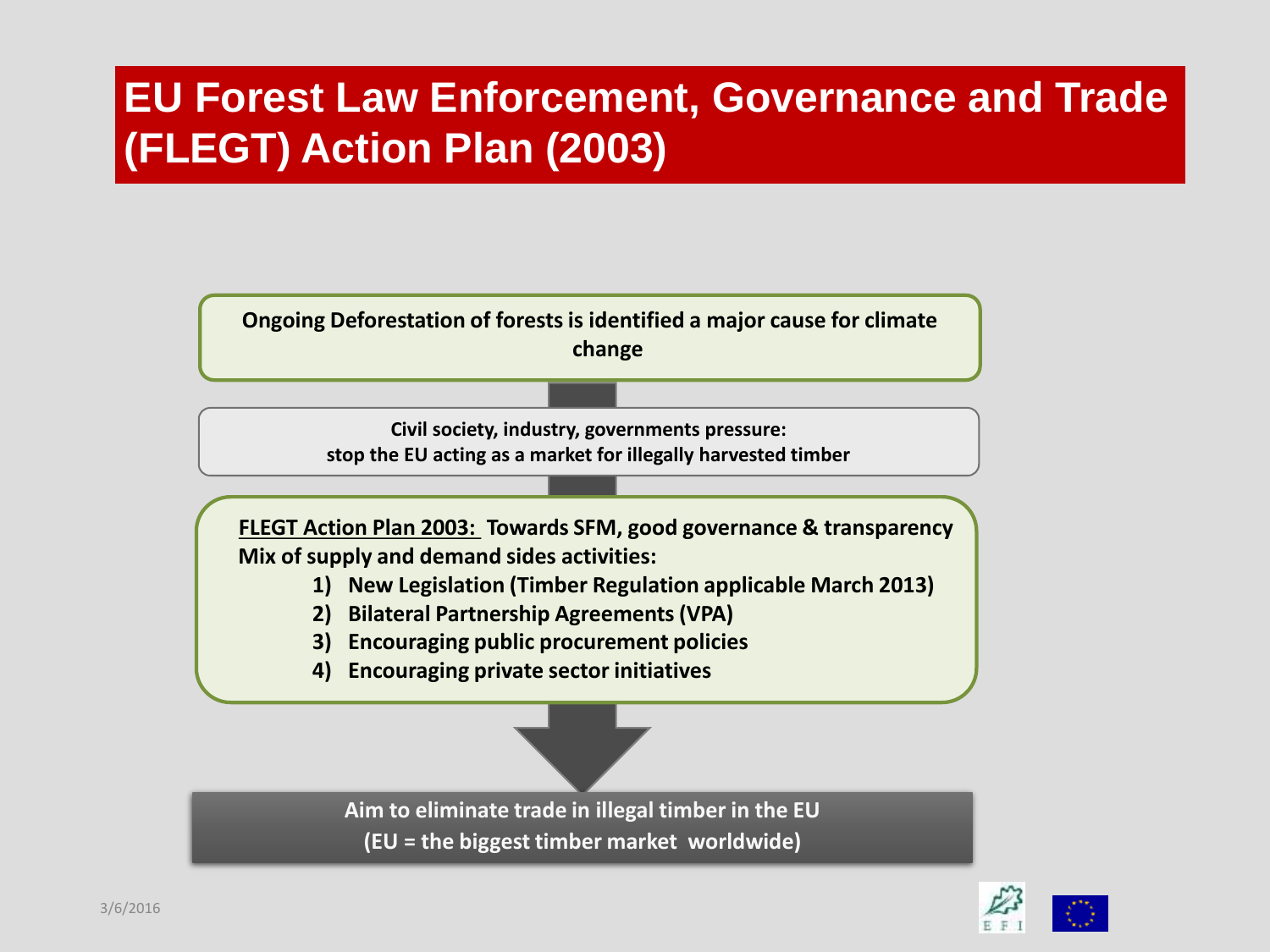#### **5 Elements of Timber Legality Assurance System (TLAS) in FLEGT/VPA Process**

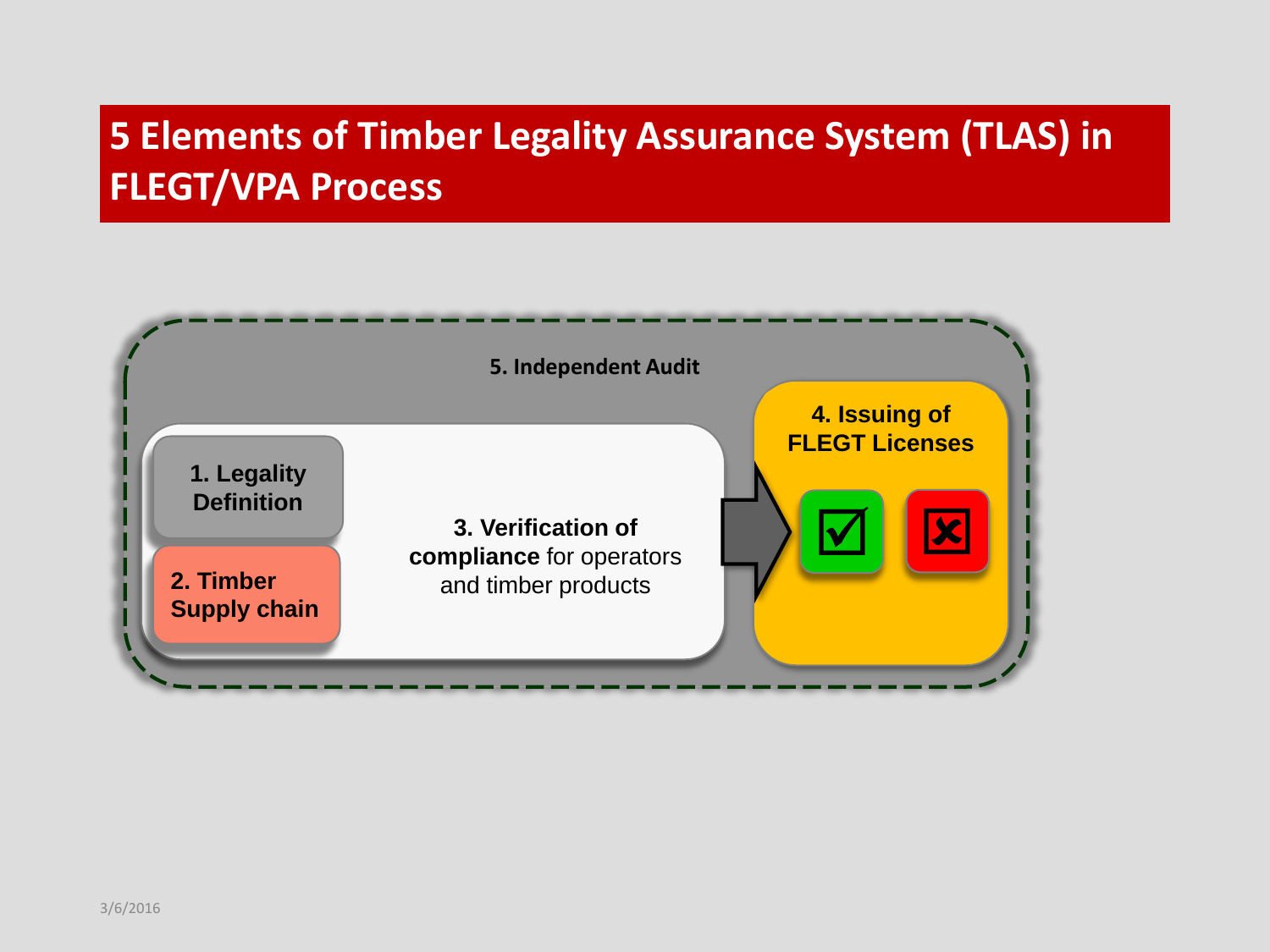#### **Status quo FLEGT/VPA in the South East Asia**

**FLEGT licenses (not yet) System development Formal negotiations Entering into negotiations Preparation, in-country consensus building Introduction to VPAs Bilateral Coordination Mechanism (BCM)**

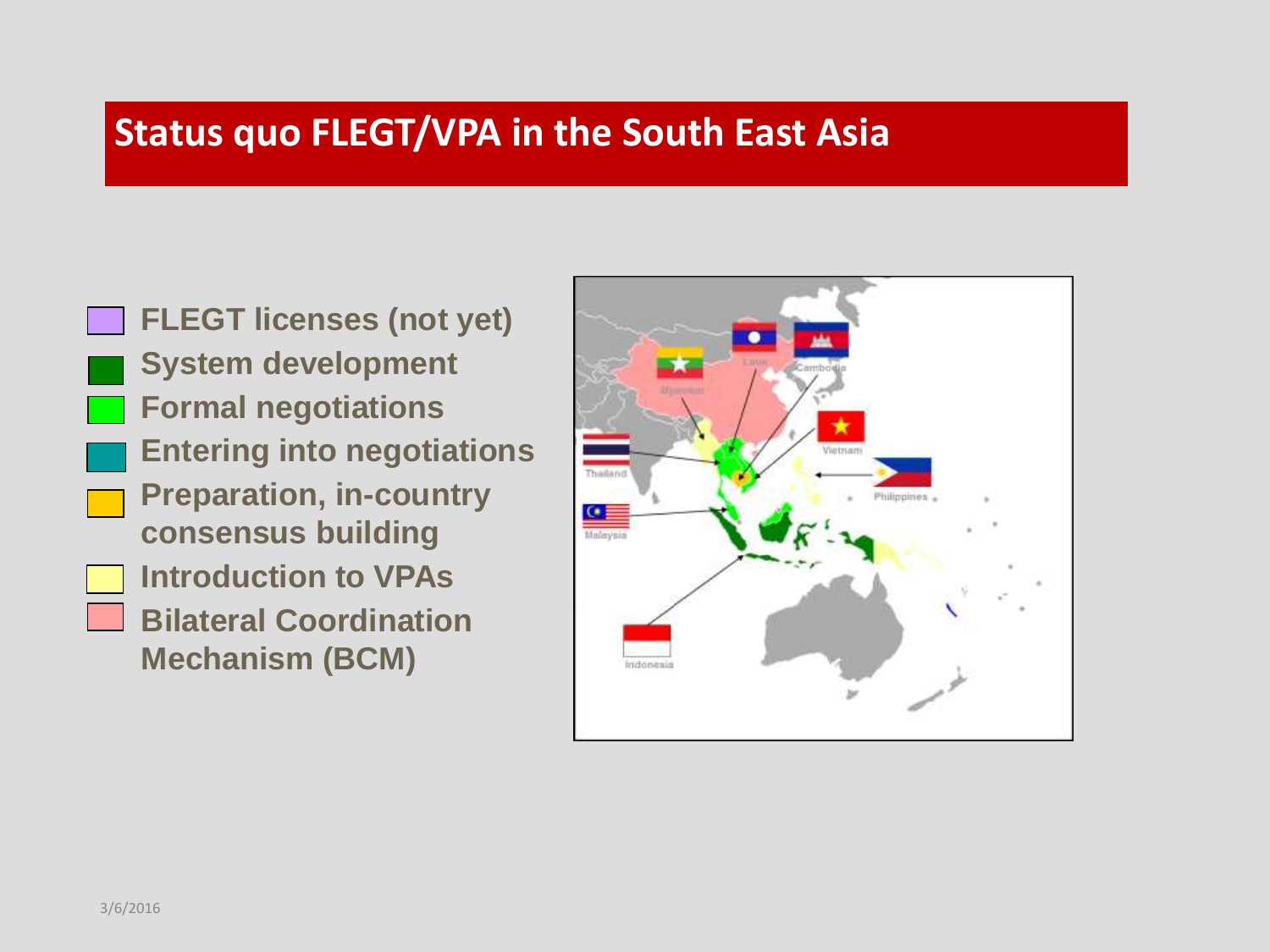#### **Timber Supply Chain in Lao P.D.R**